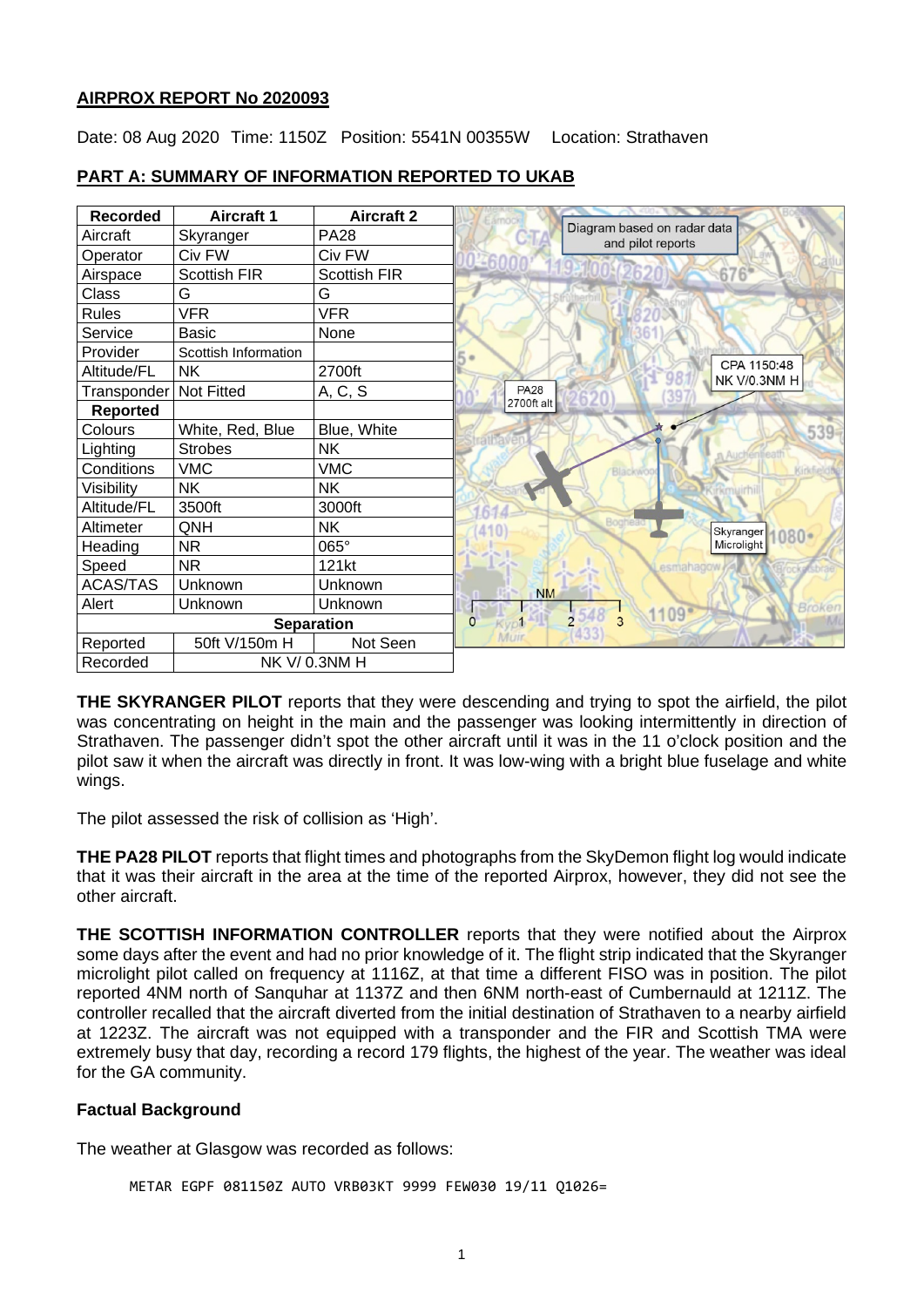# **Analysis and Investigation**

#### **UKAB Secretariat**

The Skyranger and PA28 pilots shared an equal responsibility for collision avoidance and not to operate in such proximity to other aircraft as to create a collision hazard. [1](#page-1-0) If the incident geometry is considered as converging then the PA[2](#page-1-1)8 pilot was required to give way to the Skyranger.<sup>2</sup>

#### **Occurrence Investigation**

### **NATS**

The Skyranger was a fixed wing (3-axis) microlight. On the day of the event the pilot had contacted Scottish Information at 1116Z with details of their flight from "Lancs" to Strathaven. Strathaven is a popular microlight site, marked on VFR charts, approximately 16NM south east of Glasgow Airport, and 20NM north east of Prestwick Airport. Strathaven is situated in Class G airspace, with the Scottish TMA Class D airspace above at 4500ft.

Timeline of events:

1116Z The Skyranger pilot first contacted Scottish Information.

1136Z The pilot contacted Scottish Information to inform them of their intention to divert.

1136:54Z Skyranger: "Scottish, change of plan, we're going direct to [airfield], we're just at Strathaven at this stage  $IC/Sl."$ 

1137:06Z Scottish "[C/S] roger, report your present position and level."

1137:10Z Skyranger: "4NM North of Sanquhar and we're at five thousand feet on 1026 [C/S]."

1137:26Z Scottish "[C/S] roger Glasgow QNH 1026 remain outside controlled airspace."

1137:32Z Skyranger: "[C/S] wilco QNH1026 for Glasgow [C/S]."

1137:45Z Scottish "And [C/S] confirm your intended routeing will be overhead Cumbernauld remaining outside controlled airspace at all times."

1137:50Z Skyranger "[C/S} confirmed"

1150Z From radar replay, a primary contact, believed to be the Skyranger, could be seen in close proximity to an unknown return squawking 7000. There was no associated aircraft data available for the unknown aircraft, however it appeared to have departed from Prestwick. The primary contact matched the position reports and route of the Skyranger, and CPA with the unknown radar return occurred at 11:50:44Z.

<span id="page-1-0"></span><sup>1</sup> SERA.3205 Proximity.

<span id="page-1-1"></span><sup>&</sup>lt;sup>2</sup> SERA.3210 Right-of-way (c)(2) Converging.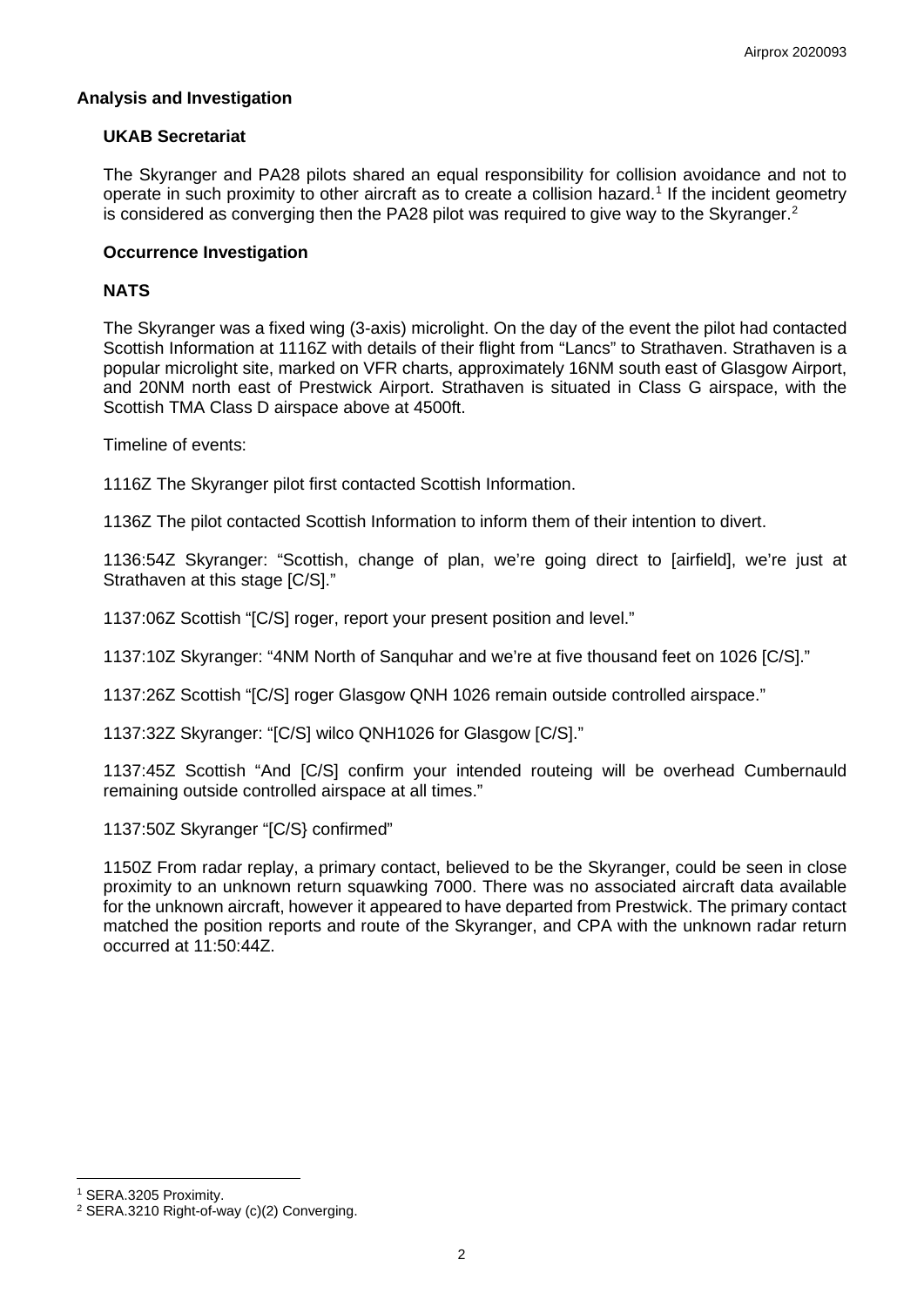

Figure1: 1150:44

The primary contact passed behind the unknown aircraft and the indicated distance did not drop below 0.3NM. At 11:50:59 the indicated distance increased to 0.5NM and continued to increase.

The FISO on duty at the time of the Airprox was on a D10 dayshift, this shift ran from 10:00L – 18:00L and is used to provide relief to the morning and afternoon shits respectively. Saturday 8th August was day 5 of a 6 day cycle, the FISO states they were not fatigued and had no issues either at home or at work to effect their ability to perform their role. During interview the FISO reported the traffic loading on the day of the event was high, and the traffic complexity was also high. They felt that their overall workload was high, but manageable, and at no point felt they did not have a good picture of the sector. The FISO remembered the microlight in question because they changed their destination airfield; the FISO believed the pilot made a position report in the vicinity of Sanquhar and at the same time informed them of the intention to divert. The next time the FISO remembered the pilot reporting on frequency was in the vicinity of Cumbernauld. At no time did the FISO remember hearing an Airprox being reported on frequency, or any transmission that might suggest the pilot was concerned about the proximity of another aircraft. When asked about the use of the Flight Information Display (FID) on the day of the event, the FISO said that they were able to keep an eye on it to assist with situational awareness, however at no point did they observe a potential conflict. As the Skyranger was non-transponding it would not have caught their eye on the FID in the same way an SFIS (code-callsign converted) track would. The FISO noted that the day of the event was the busiest day of the year so far on the FIR position with almost 180 movements. As it was such a busy day on the FIR position and nothing unusual occurred or was reported at the time, the FISO has no additional information to add to the investigation.

# Prestwick Centre MATS Pt.2 FIS

#### 1.3.3 Flight Information Display

*"The FID is available to assist FISOs in the reduction and prevention of airspace infringements by aircraft in receipt of a Basic Service. Use of the FID is optional and the FISO may use the FID to aid situational awareness. The FISO shall use the pilot's R/T report(s) to record details of their flight, position etc. on the FIS FPS display. The FISO may use the FID when there is reason to doubt an aircraft position or pilot's knowledge of the airspace along their route as derived solely from R/T exchange between the pilot and the FISO. UK FIS R/T phraseology shall not be changed to enable FID use. The FISO shall not refer to use of the FID in any R/T exchange with aircraft to which they are providing a Basic Service. The FISO may use the FID to warn aircraft of unusual activity noticed, but not notified, in an area. Unusual activity is defined as 'Three or more plots observed in close proximity to each other and remaining in the same geographic area'. The following phraseology shall be used when issuing such a warning. 'I am aware that there is increased activity in the vicinity of XXXX."* 

The FISO stated during interview that they were utilising the FID for situational awareness on the day of the event. However, due to the range the FID is set at and the geographical size of the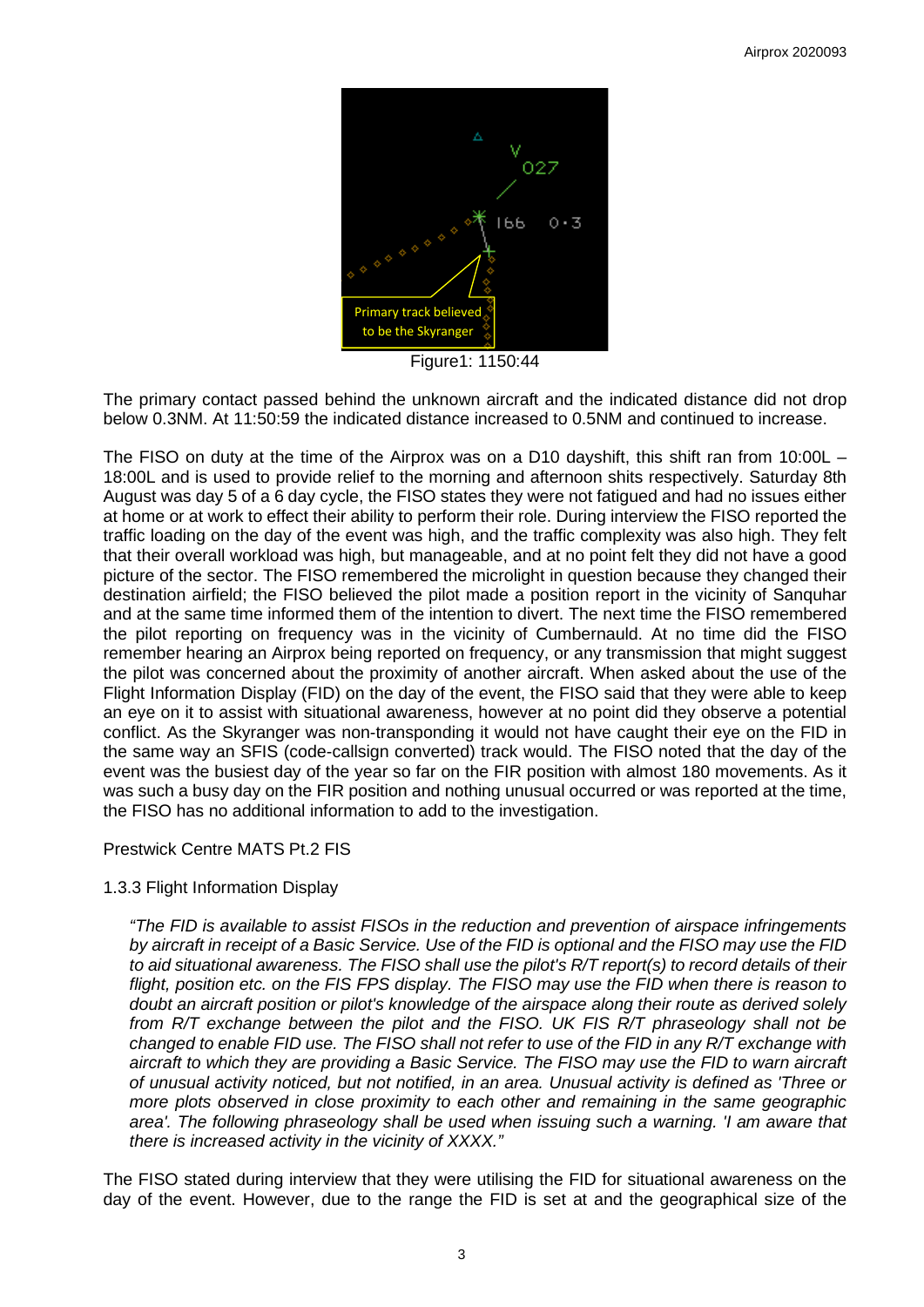Scottish Information sector, along with the volume of traffic on the day of the event, it is not unusual for a non-transponding aircraft to not be observed during a scan of the FID.

In conclusion, an Airprox was reported by the Skyranger pilot in the vicinity of Strathaven. The Airprox was not reported on frequency with Scottish Information, so the FISO had no knowledge of the event until informed by the CAA. A primary contact believed to be Skyranger could be seen on radar replay passing 0.3NM behind an unknown aircraft at the time the Airprox was reported to have occurred. The unknown aircraft was not in contact with Scottish Information. It would be difficult to observe on the FID given how busy the sector was on the day and the range the FID is set to, and the FISO reported they did not observe the potential conflict at the time of the event.

### **Summary**

An Airprox was reported when a Skyranger and a PA28 flew into proximity in the vicinity of Strathaven at 1150Z on Saturday 8<sup>th</sup> August 2020. Both pilots were operating under VFR in VMC, the Skyranger pilot in receipt of a Basic Service from Scottish Information, the PA28 pilot was not in receipt of an ATS.

# **PART B: SUMMARY OF THE BOARD'S DISCUSSIONS**

Information available consisted of reports from both pilots, radar photographs/video recordings and a report from the FISO involved. Relevant contributory factors mentioned during the Board's discussions are highlighted within the text in bold, with the numbers referring to the Contributory Factors table displayed in Part C.

Due to the exceptional circumstances presented by the coronavirus pandemic, this incident was assessed as part of a 'virtual' UK Airprox Board meeting where members provided a combination of written contributions and dial-in/VTC comments.

The Board first looked at the actions of the Skyranger pilot. They were receiving a Basic Service from Scottish Information, but without a transponder, the FISO did not know their exact location and therefore would have been unlikely to pass any Traffic Information. As a result, the Skyranger pilot did not receive any situational awareness on the PA28 prior to seeing it cross ahead (**CF3**). The Skyranger was not fitted with a CWS, furthermore, the lack of a transponder meant that the Skyranger was not detectable by any CWS in other aircraft either. However, because it was not known whether the PA28 was fitted with a CWS, the Board did not think it was a contributory factor on this occasion. Nonetheless, without a surveillance based ATS, or a CWS, see-and-avoid was the last remaining barrier available to the pilot. In the event, see-and-avoid had not been effective because the pilot did not see the PA28 until it was in their 12 o'clock, and therefore too late to take any meaningful action (**CF4**). Members noted that the Airprox had not been reported on frequency, which delayed the tracing of the PA28 and meant that it was some days before the FISO was informed; pilots were urged to consider reporting Airprox on frequency at the time of the event to allow ATC agencies to preserve valuable data.

The PA28 pilot was not aware of the Airprox until contacted after the event and did not see the Skyranger at all (**CF4**). Members noted that although he was entitled to fly in Class G airspace without an ATS, the area that the Airprox took place was beneath controlled airspace and was in the vicinity of the East Kilbride VRP, which was a busy entry and exit point for the Glasgow CTR. They thought that with this in mind, the PA28 pilot would have been wise to have requested an ATS (**CF2**) which may have provided him with situational awareness on other traffic in the area (**CF3**).

The Board then briefly discussed the role that the Scottish Information FISO had to play. They were providing a Basic Service (**CF1**) and members were reminded that they did not have direct access to a radar as such, but to an FID. Not being controllers, FISOs could provide Traffic Information if it was known aircraft were likely to be in close proximity, however, most of their situational awareness was based upon pilots' position reports cross-referred to the FID. Without a transponder it would have been very difficult for the FISO to know the position of the Skyranger and so Traffic Information was unlikely.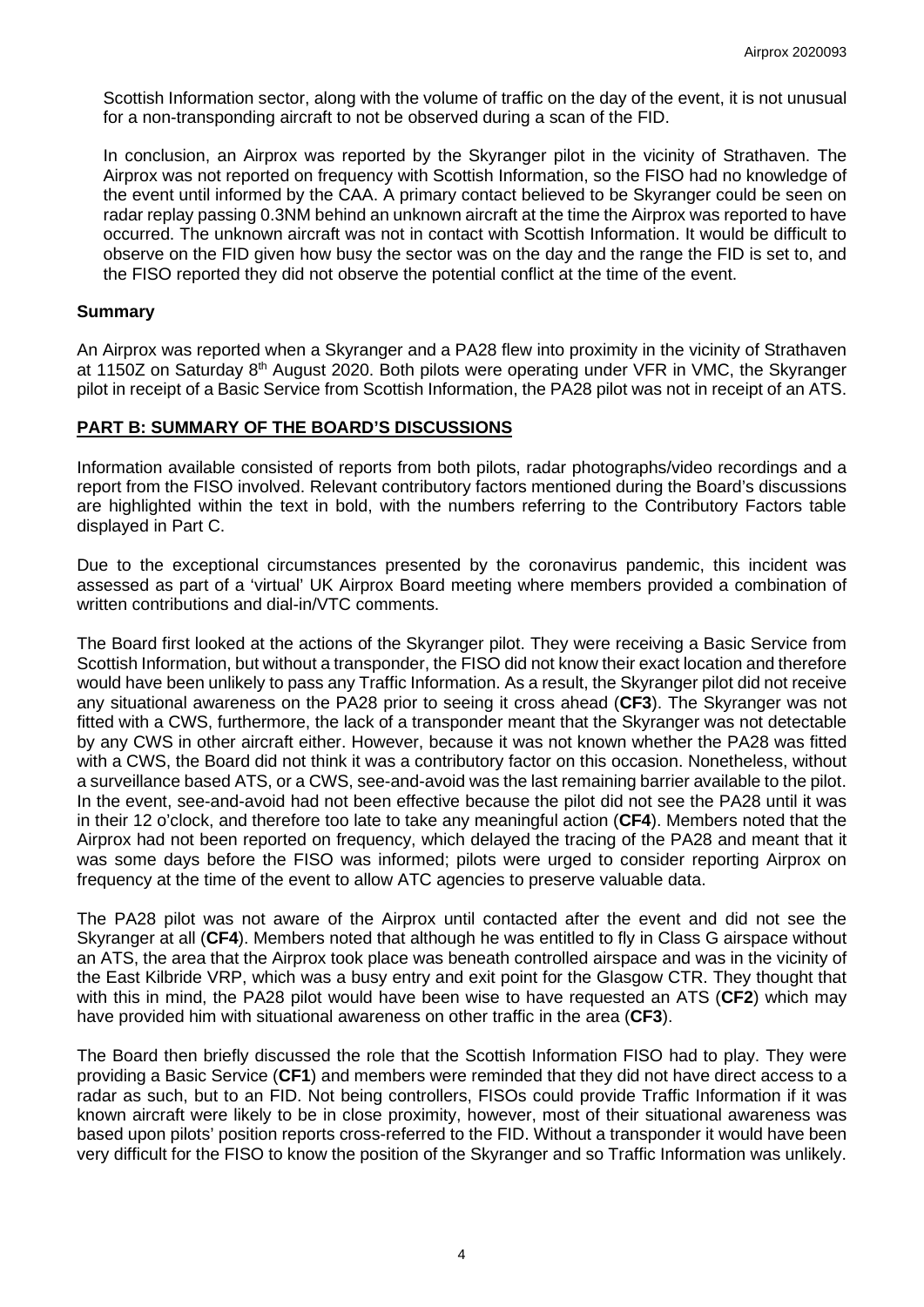In determining the risk of the Airprox, members quickly agreed that, notwithstanding that neither pilot was visual with the other prior to CPA, fortuitously, the geometry and separation of the two aircraft had been such that, although safety had been degraded, there had been no risk of collision. Risk Category C.

# **PART C: ASSESSMENT OF CONTRIBUTORY FACTORS AND RISK**

#### Contributory Factors:

|                | 2020093                            |                                                                |                                                                     |  |  |  |
|----------------|------------------------------------|----------------------------------------------------------------|---------------------------------------------------------------------|--|--|--|
| CF.            | <b>Factor</b>                      | <b>Description</b>                                             | Amplification                                                       |  |  |  |
|                | <b>Ground Elements</b>             |                                                                |                                                                     |  |  |  |
|                | • Situational Awareness and Action |                                                                |                                                                     |  |  |  |
|                | Contextual                         | • ANS Flight Information Provision                             | Not required to monitor the aircraft under the agreed service       |  |  |  |
|                | <b>Flight Elements</b>             |                                                                |                                                                     |  |  |  |
|                |                                    | <b>• Tactical Planning and Execution</b>                       |                                                                     |  |  |  |
| $\mathfrak{p}$ | Human<br>Factors                   | • Communications by Flight Crew with ANS                       | Pilot did not communicate with appropriate ATS provider             |  |  |  |
|                |                                    | • Situational Awareness of the Conflicting Aircraft and Action |                                                                     |  |  |  |
| 3              | Contextual                         | • Situational Awareness and Sensory<br>Events                  | Pilot had no, late or only generic, Situational Awareness           |  |  |  |
|                | • See and Avoid                    |                                                                |                                                                     |  |  |  |
| 4              | Human<br>Factors                   | • Monitoring of Other Aircraft                                 | Non-sighting or effectively a non-sighting by one or both<br>pilots |  |  |  |

#### Degree of Risk: C.

#### Safety Barrier Assessment<sup>[3](#page-4-0)</sup>

In assessing the effectiveness of the safety barriers associated with this incident, the Board concluded that the key factors had been that:

#### **Flight Elements:**

**Tactical Planning and Execution** was assessed as **partially effective** because the PA28 pilot did not communicate with ATC.

**Situational Awareness of the Conflicting Aircraft and Action** were assessed as **ineffective** because neither pilot had any prior knowledge that the other was there.

**See and Avoid** were assessed as **ineffective** because neither pilot took any action to increase the separation.

<span id="page-4-0"></span><sup>&</sup>lt;sup>3</sup> The UK Airprox Board scheme for assessing the Availability, Functionality and Effectiveness of safety barriers can be found on the [UKAB Website.](http://www.airproxboard.org.uk/Learn-more/Airprox-Barrier-Assessment/)